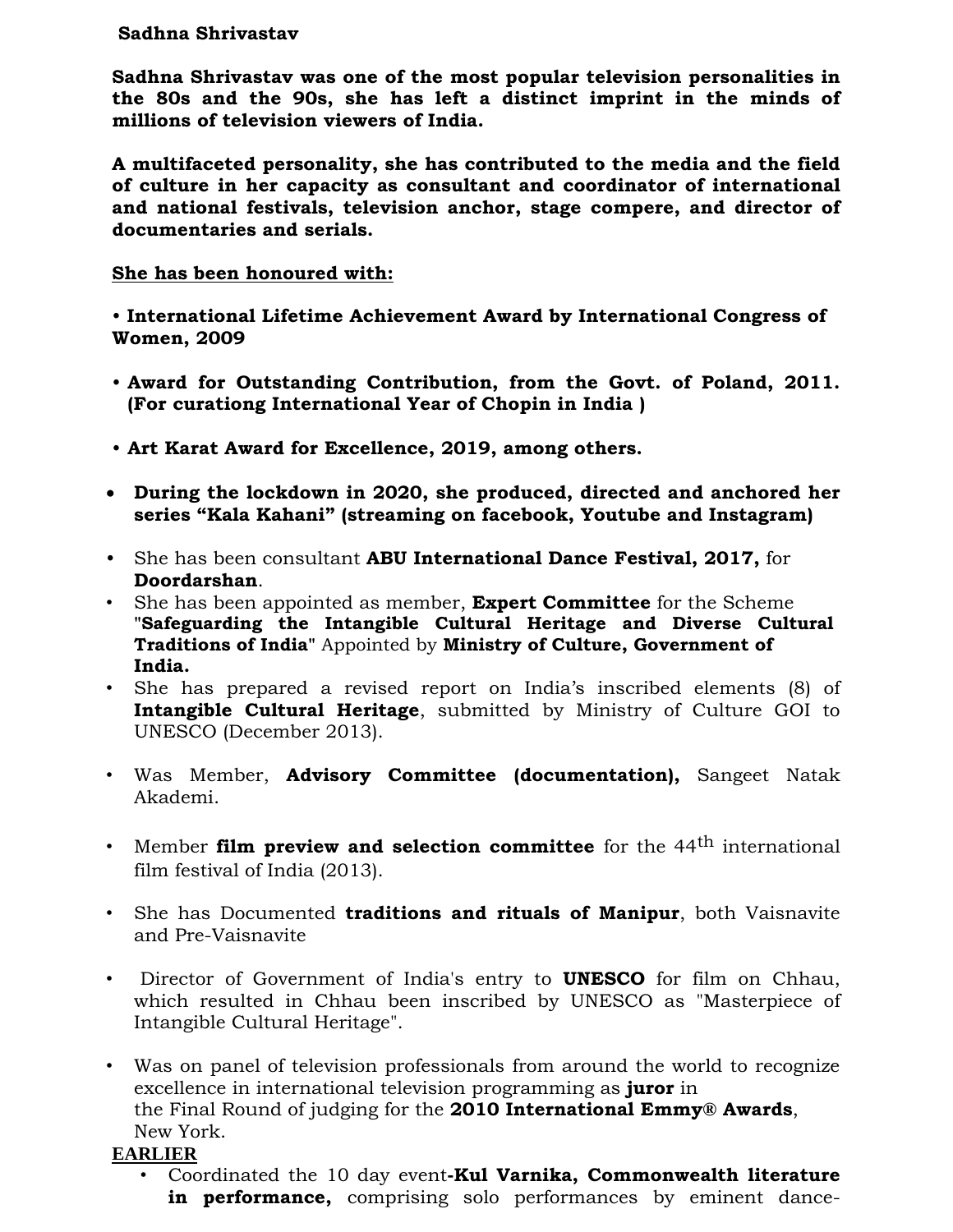theatre personalities, for Sangeet Natak Akademi and **Ministry of**

**Culture**, GOI.

• **Coordinated** several segments of **Rabindra Pranati,** celebrating the

**150th birth anniversary of Nobel Laureate Rabindranath Tagore**, for Sangeet Natak Akademi.

- [Festival design and Coordination,](http://www.nasadiyarts.com/chopin2010india.org/) **"Year of Chopin in India 2010**" for Govt of Poland.
- Director of serials such as Saundarya Lahari on Jaidev's **Gitagovindam**

, and **"Mystic saints and poets of India"** for DD Bharti

- Production Co-ordinator of Delhi Unit of "Hey Ram" for Producer/Director Kamal Haasan, and casting for "Marudanaayagam", under Production by Kamal Haasan
- Sent to Brazil and Mexico as advance team to coordinate, design festival and tie up local partners for **Festival of India** in the two countries. (For Sangeet Natak Akademi and **Ministry of Culture**, GOI.)

Sadhna's FOUR decades of close interaction with the arts and artists **through media & stage**, have resulted in her serving the field of art and culture by designing and putting together festivals of international stature in her capacity as Consultant-Coordinator of Festivals & Events.

With long years of hands on experience in the electronic media Sadhna has mastered the finer aspects of the medium as a **Director**.

Her other major works include direction of the pioneering and much acclaimed weekly current affairs magazine "**North East File**" for Doordarshan and DD-CNNI.

**Octave 2006 and 2007,** mega events launched by Ministry of Culture to integrate the remote states of the north east with the country, through projection of the artistic beauty of the North East, was coordinated by Sadhna Shrivstav.

Whether it is a visit by heads of states, countries, global organizations or the national days such as the Republic Day, Independence Day, etc., she has lent her own distinct style as commentator of live telecasts of Doordarshan.

Sadhna has to her credit compering programmes for various cultural institutions like the Government of Delhi for Days of Delhi in Moscow, Indian Council for Cultural Relations, Music Today, Sangeet Natak Akademi, the Sahitya Kala Parishad, Delhi Tourism, Directorate of Film Festivals, SPICMACY, the Qutub Festival, Ananya at Old Fort, the Bhakti Utsav, the Festivals at Khajuraho, Konark and Ellora, and the Heritage Festivals at Gwalior, Patiala, Kapurthala and Amritsar for the Government of Punjab and UNICEF, UNIDO, to name a few.

She has also provided her professional expertise in the media to Foreign embassies based in India for festivals such as Days of Poland in India, Year